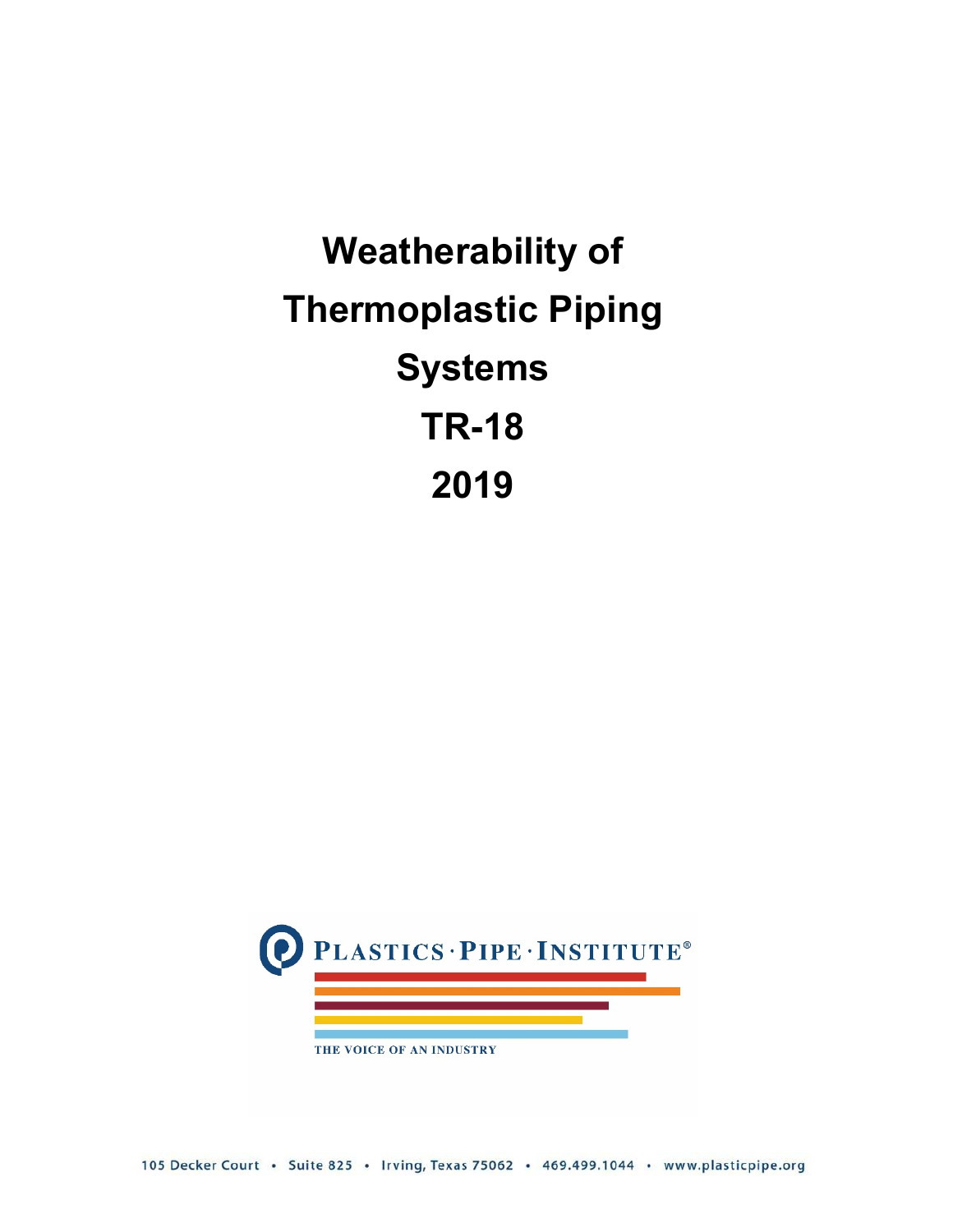#### **Foreword**

## **WEATHERABILITY OF THERMOPLASTIC PIPING SYSTEMS**

This report was developed and published with the technical help and financial support of the members of the PPI (Plastics Pipe Institute). The members have shown their interest in quality products by assisting independent standards-making and user organizations in the development of standards, and also by developing reports on an industry-wide basis to help engineers, code officials, specifying groups, and users.

The purpose of this technical report is to provide information on the weather resistance of the basic plastic materials used in commercial plastic piping systems.

This report has been prepared by PPI as a service of the industry. The information in this report is offered in good faith and believed to be accurate at the time of its preparation but is offered "as is" without any express or implied warranty, including WARRANTIES OF MERCHANTABILITY AND FITNESS FOR A PARTICULAR PURPOSE. Consult the manufacturer for more detailed information about the particular weathering package used for its piping products. Any reference to or testing of a particular proprietary product should not be construed as an endorsement by PPI, which does not endorse the proprietary products or processes of any manufacturer. The information in this report is offered for consideration by industry members in fulfilling their own compliance responsibilities. PPI assumes no responsibility for compliance with applicable laws and regulations.

PPI intends to revise this report from time to time, in response to comments and suggestions from users of the report. Please send suggestions of improvements to the address below. Information on other publications can be obtained by contacting PPI directly or visiting the web site.

The Plastics Pipe Institute

[www.plasticpipe.org](http://www.plasticpipe.org/) 

This Technical Report, TR-18, was first issued in March 1973 and was revised in May 1994, October 2005, and April 2019.

© 2019 The Plastics Pipe Institute, Inc.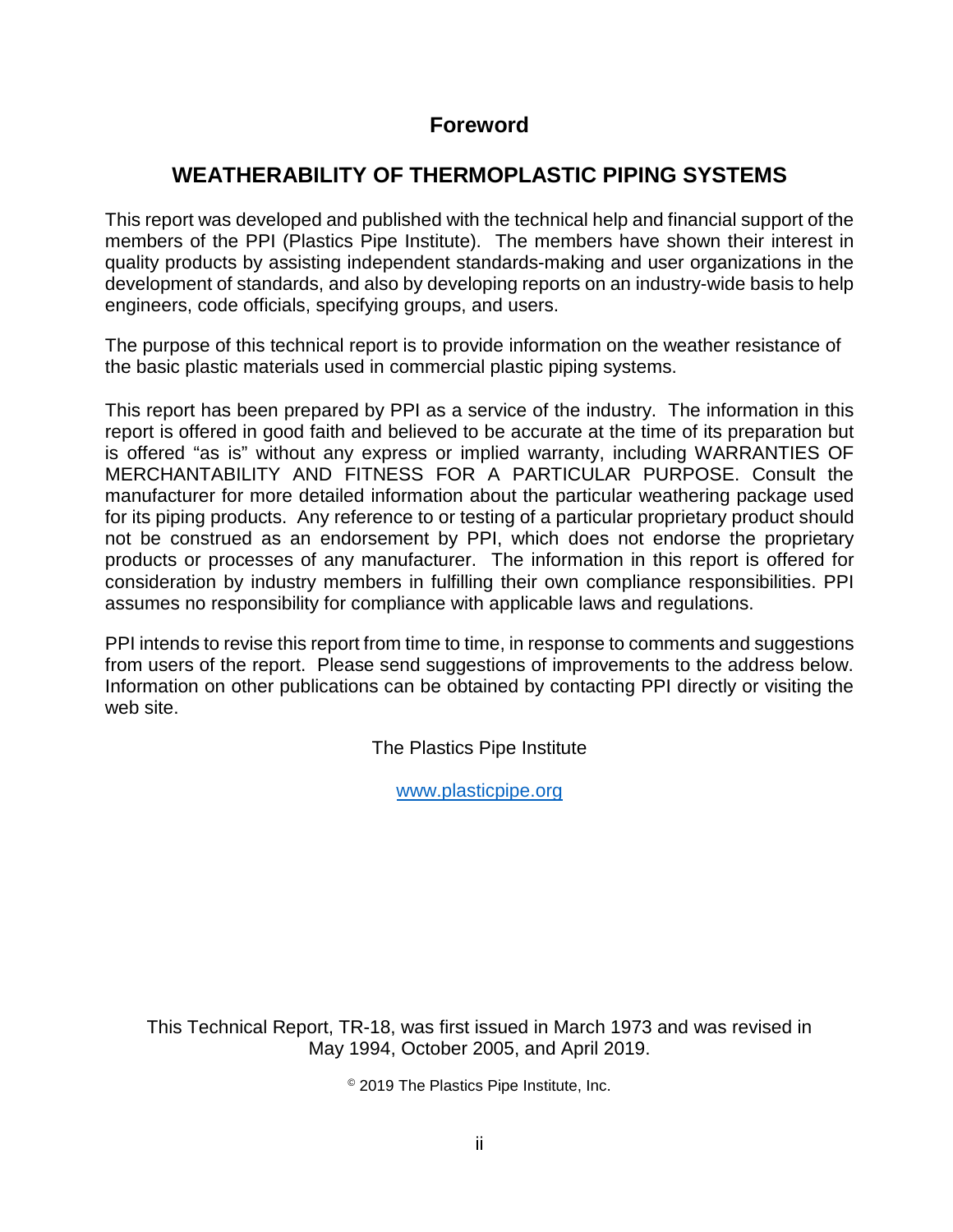### **WEATHERABILITY OF THERMOPLASTIC PIPING SYSTEMS**

#### **1.0 INTRODUCTION**

Thermoplastic polymers, like many other materials, are affected by weathering, which is a general term used to cover the entire range of outdoor environmental conditions. However, plastic piping made of thermoplastics that incorporate appropriate weathering protection have been used successfully in various outdoor applications and have provided many years of service. For piping systems that are intended for prolonged outdoor exposure, a material composition must be selected with the necessary weather resistance for the specific conditions involved. Most thermoplastic piping has sufficient weather resistance to withstand normal exposure that occurs before installation. In some instances, this time period can be as long as several years.

Thermoplastic polymers have definitive characteristics regarding weather deterioration: Some are inherently resistant while others are less resistant. The weatherability of all thermoplastics can be improved by the incorporation of select additives. The combination of the basic thermoplastic polymer with these select additives results in a finished material that is generally termed a thermoplastic compound.

This report covers the structure and inherent weather resistance of the basic thermoplastic polymers used in commercial thermoplastic piping and discusses the weather resistance of those thermoplastic compounds that are in established use. Much of the discussion focuses on the effects of ultraviolet radiation exposure, as this is generally the weathering factor with the greatest impact on the performance of thermoplastic piping.

#### **2.0 FACTORS INFLUENCING WEATHERING**

When making a determination for the suitability of a particular plastic material for either outside storage or long term above ground service, the environment surrounding the piping material must be considered. A brief description of the more important environmental parameters follows:

#### **2.1 Sunlight**

Sunlight contains a significant amount of ultraviolet radiation. The ultraviolet radiation that is absorbed by a thermoplastic material may result in actinic degradation (i.e., a radiation promoted chemical reaction) and the formation of heat. The energy may be sufficient to cause the breakdown of the unstabilized polymer and, after a period of time, changes in compounded materials.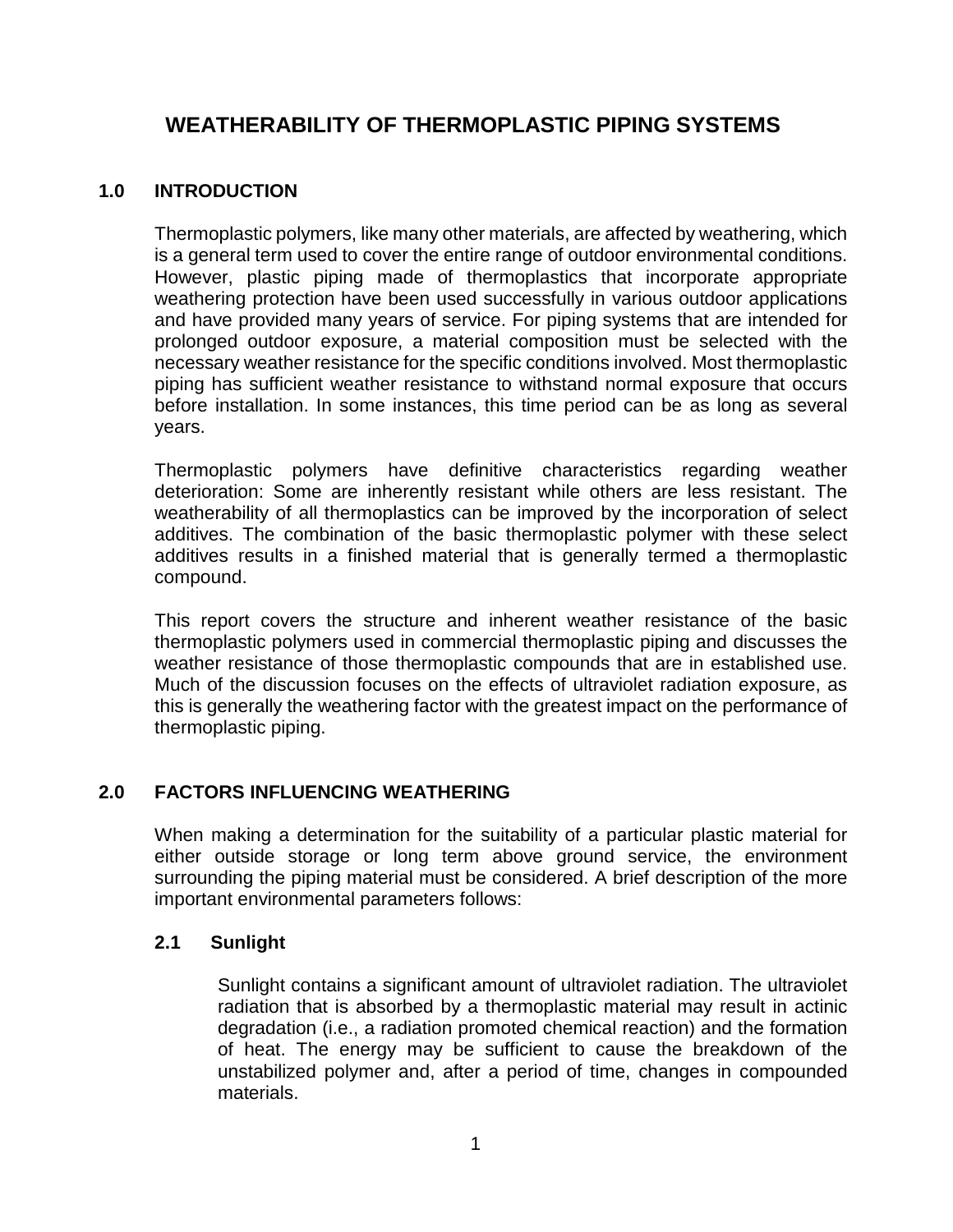Thermoplastic compounds that will be exposed to ultraviolet radiation should be made with additives that are properly suited to stabilize the compound for such conditions.

#### **2.2 Temperature**

First, thermoplastic compounds are exposed to manufacturing heat histories where high temperature is present during the production of the final products. Thermal stabilizers are incorporated to protect the thermoplastic compound against these heat histories in order to maintain appropriate and applicable thermoplastic compound cell classifications.

In addition to manufacturing temperature exposures, there are daily ranges of temperature that vary considerably with season, prevailing climate, and location or orientation of pipe. Heat from solar radiation can significantly raise the temperature of directly exposed products, depending on the pipe location and color. Such extremes of temperature over an extended period can potentially cause physical damage to the thermoplastic compounds, if not properly protected. Therefore, it is important that heat stabilizers be incorporated into the thermoplastic compound to offset the deleterious effects of outdoor high temperature exposures and manufacturing processes Note, it should be remembered that chemical reaction rates increase exponentially as the temperature increases.

#### **2.3 Moisture**

Rain and humidity are the two main contributors of moisture, with humidity having the greater overall effect. In general, humidity contributes a moist continuum in constant contact with the material to produce hydrolysis, leaching, etc. Rain produces a washing and impacting action.

Note: Exposure to moisture is not typically a concern for "most" thermoplastics compounds. Some thermoplastic compounds may be more hygroscopic in nature (i.e. polyamides). These compounds may become a concern when installed in extremely humid conditions or direct water contact. For more information, the reader is referred to the manufacturer's literature.

#### **2.4 Wind**

Wind acts as a carrier of impurities such as dust, gases and moisture that can contribute to weathering effects. Similarly, the absence of wind can allow the accumulation of air contaminants, as in smog areas, which could contribute significantly to the weathering of a material.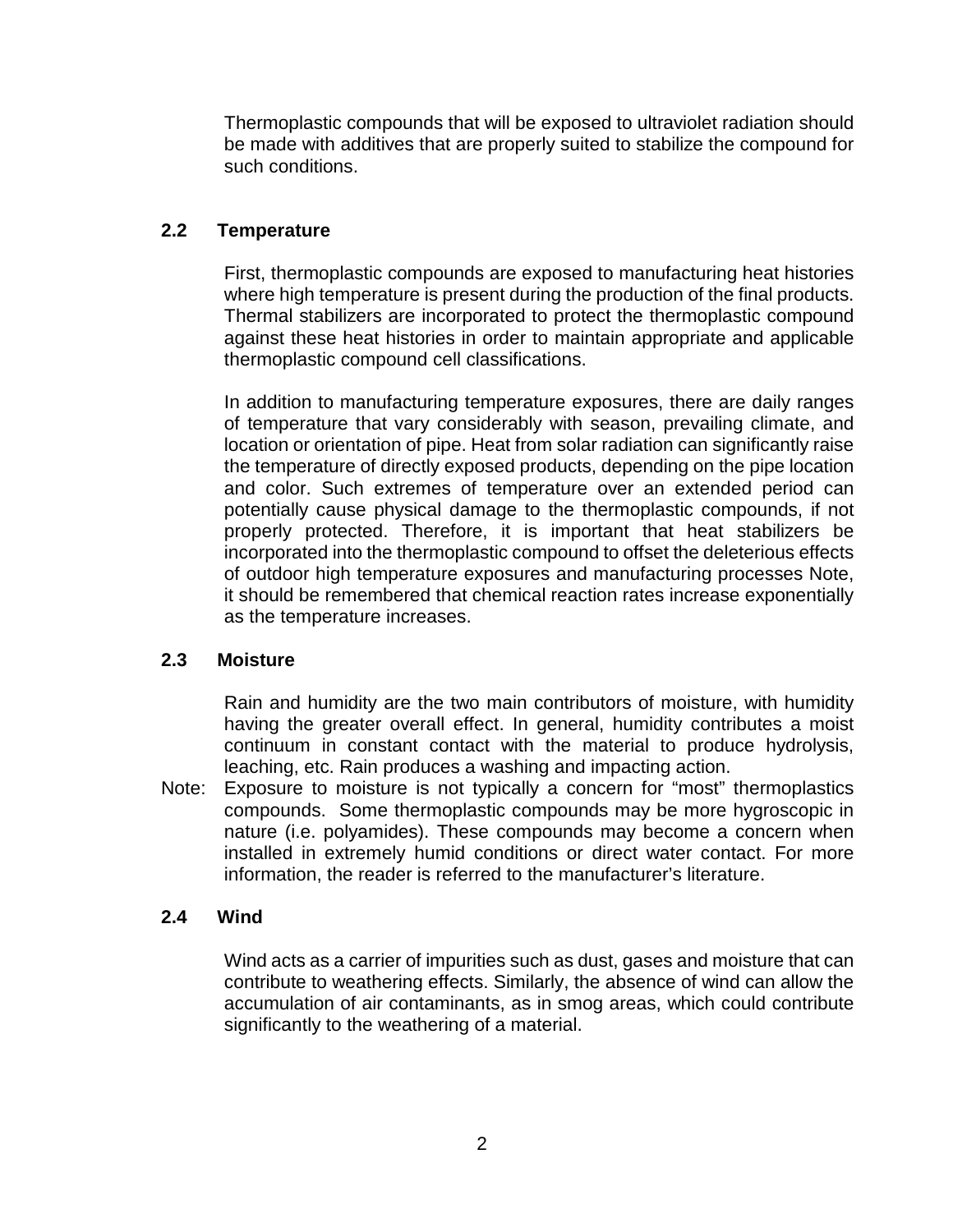#### **2.5 Gases**

The nature and quantity of environmental gases vary widely. In industrial areas especially, some corrosive gases may be present, that can result in chemical action on some materials.

#### **2.6 Location**

The geographical location is also a factor. Less effects are produced where there are less sunlight hours per year and where the radiation is less intense. For example, a specific period of exposure in Arizona is more detrimental than in New Hampshire due to the obvious extra hours of UV (ultraviolet) exposure and, less obviously, to the higher ambient temperatures encountered.

#### **3.0 WEATHERING RESISTANCE OF BASIC THERMOPLASTIC POLYMERS**

Some polymers are inherently quite resistant to weathering, others less so, and some deteriorate quite rapidly. For the purpose of this discussion, only those polymers commonly used in piping applications are presented.

#### **3.1 Polyethylene, Polypropylene, and Polyvinyl Chloride**

Polyethylene (PE), polypropylene (PP), and polyvinyl chloride (PVC) all have a similar basic structure as shown in Figure 1. They all have a backbone of carbon-tocarbon bonds with various side components: hydrogen (H) for PE, a methyl (CH3) group for PP, and chlorine (Cl) for PVC. With addition of UV stabilization additives, these polymers can be protected to provide extended service in outdoor applications. The ability to withstand exposure to weathering conditions is dependent on the type of UV stabilization and the amount of UV exposure.

#### **3.2 ABS (Acrylonitrile-Butadiene- Styrene) Terpolymers**

Impact-modified styrenic polymers such as ABS (acrylonitrile-butadiene-styrene) terpolymers are very sensitive to oxidation, essentially because of the butadiene content. The carbon-carbon double bond (C=C) from butadiene, which is responsible for the elastomeric behavior of the rubber moieties in the material, is extremely sensitive to UV energy. This energy causes oxidation and crosslinking that modifies the material's rubbery behavior that is responsible for its impact resistance to one of a more brittle nature. Degradation from weathering starts at the surface and may propagate through the bulk material, resulting in a rapid loss of mechanical properties such as ultimate elongation, toughness, and impact strength.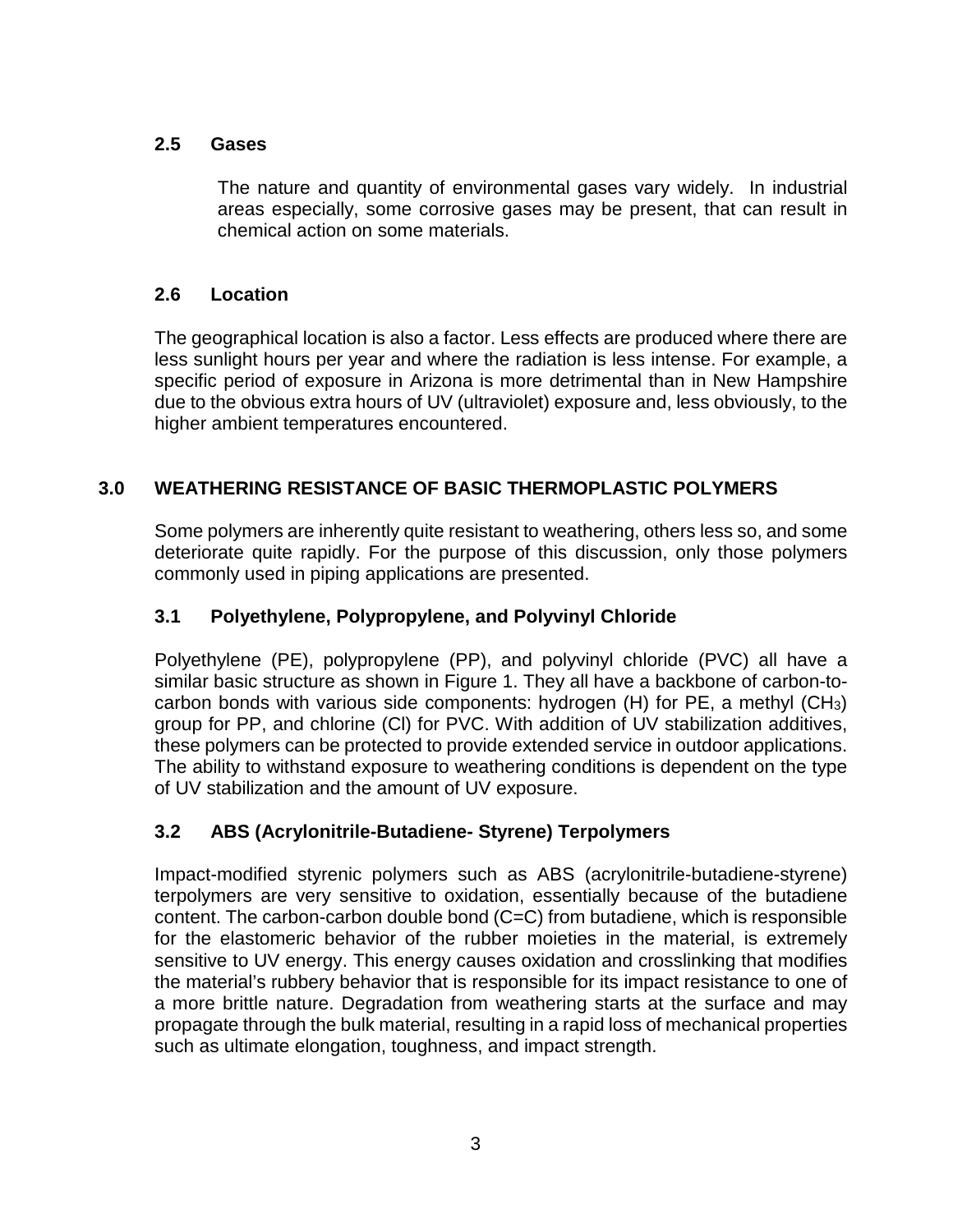To avoid degradation, ABS is frequently protected by the inclusion of carbon black in the formulation. The addition of sufficient carbon black can make these polymers very weather resistant, as evidenced by the good field history of black ABS pipe. Carbon black is the most common UV stabilizer used for extended outdoor applications.

#### **4.0 WEATHERING OF POLYETHYLENE (PE) PIPE**

Some natural or unstabilized polyethylene have limited outdoor life. However, most polyethylene pipe manufactured today contains an ultraviolet stabilization package. These are broken into two basic types of stabilization: UV radiation diffuser – carbon black UV radiation absorber–Hindered Amines Light Stabilizer (HALS)

Polyethylene pipe that does not contain carbon black, such as yellow gas pipe, would typically contain some chemical UV stabilizers – such as a hindered amine light stabilizer (HALS) - to protect the pipe from the effects of UV radiation. For typical outdoor storage these ultraviolet absorber-stabilizer systems can provide the "nonblack" colored piping adequate protection for exposures of 3 years or more. The manufacturer should be contacted for specific UV performance information.

For prolonged outdoor use, polyethylene pipe should be formulated with a minimum of 2 percent finely dispersed carbon black. Incorporating carbon black in polyethylene compounds greatly increases their weather resistance (1, 2). Due to the absorptive properties of the carbon black, it acts as an UV diffuser and protects the polyethylene from damaging ultraviolet radiation. The aging resistance imparted by the carbon black depends upon its type, particle size, concentration, and degree of dispersion and distribution in the polyethylene (3). ASTM standard D3350 requires a minimum concentration of 2 percent carbon black. It has been demonstrated that this amount of well-dispersed very fine particle carbon black grade, such as N-550, provides sufficient protection for continuous outdoor service for more than 50 years  $(1)$ ..

#### **5.0 WEATHERING OF POLYPROPYLENE (PP) PIPE**

Pigmented (non-black) polypropylene (PP) pipe, like pigmented (non-black) polyethylene pipe, has a limited life when stored outdoors. The outdoor storage life of non-black polypropylene should be limited to a total of three months unless the pipe is covered or otherwise protected from sunlight.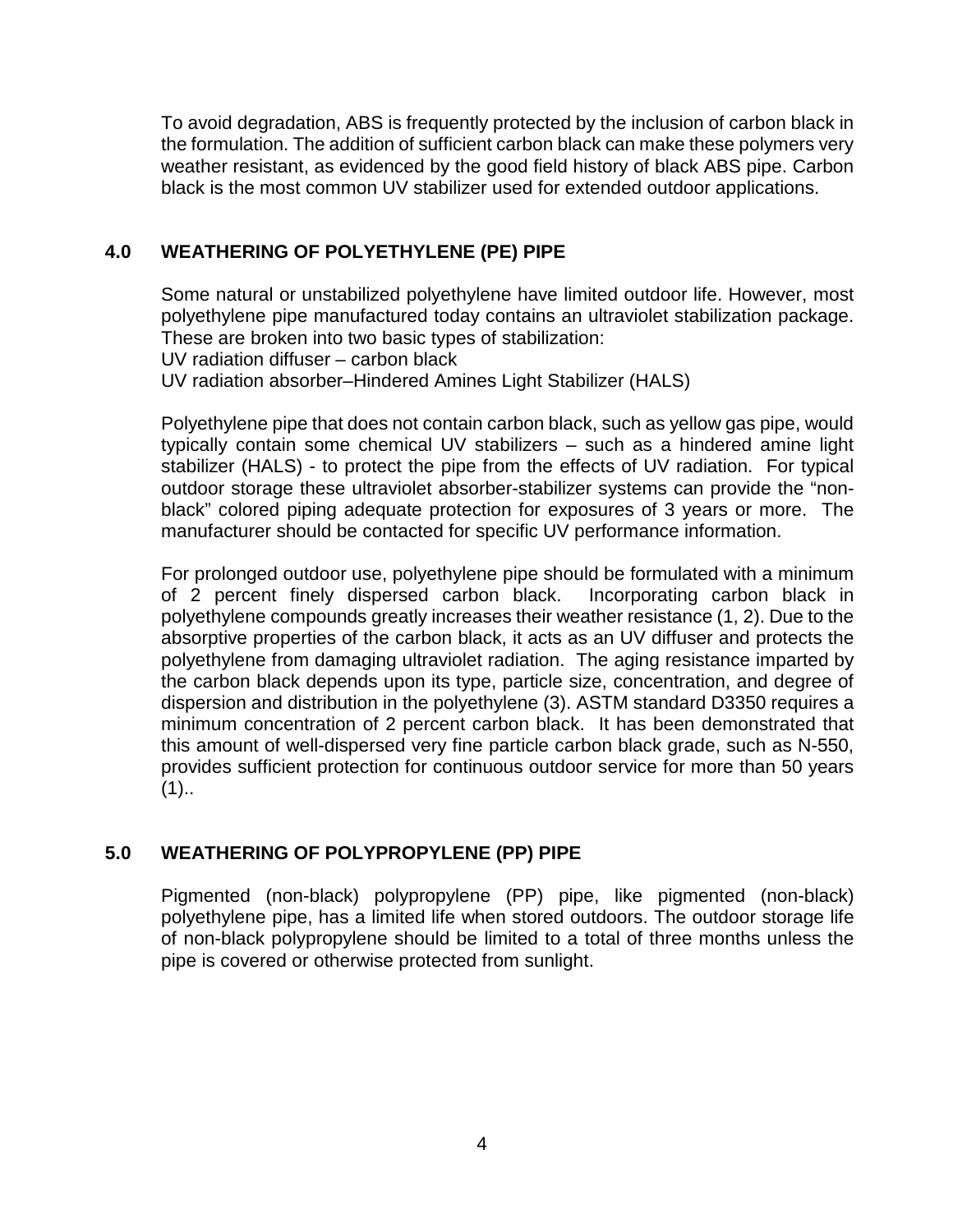Some PP piping is protected from ultraviolet radiation by the inclusion of carbon black in the compound or an outside layer on the piping with carbon black incorporated. Polypropylene's weatherability, like polyethylene's, is greatly enhanced by the incorporation of carbon black. The degree of weatherability imparted by the carbon black depends upon its type, particle size, concentration and dispersion or distribution in the compound. A concentration of two to three percent carbon black in PP pipe generally results in good weathering resistance (4).

#### **6.0 WEATHERING OF POLYVINYL CHLORIDE (PVC) PIPE**

Generally, standard PVC pipe grade materials covered under ASTM D 1784 (such as PVC 1120 - cell classification 12454) include sufficient UV screen, usually titanium dioxide ( $TiO<sub>2</sub>$ ), to be stored outdoors for at least one year. Special care must be given to ensure that PVC pipe used in outdoor applications has been formulated to be a highly weather resistant product. Otherwise, it may not deliver equally satisfactory performance outdoors.

PVC materials can be compounded with a suitable amount of  $TiO<sub>2</sub>$  and a sufficient level of other stabilizers to be a very highly weatherable product (5), as can be seen in siding, windows, and furniture. These PVC compounds contain PVC resin, UV screens, stabilizing additives, and other weather resistant ingredients.

#### **7.0 WEATHERING OF ACRYLONITRILE-BUTADIENE-STYRENE (ABS)**

ABS pipe usually contains sufficient carbon black to provide protection from sunlight. The effects of ultraviolet radiation are substantially reduced in black pipe which enables its use in outdoor applications. The largest outdoor use is probably plumbing vent pipes of drain, waste and vent (DWV) systems that are fully exposed to all climatic conditions.

No adverse effects have been reported from other weather conditions such as wet or cold, or from geographical location where the intensity of ultraviolet radiation varies. Non-black ABS compounds are not recommended for outdoor service.

#### **8.0 EFFECTS OF WEATHERING**

The effects of weathering can vary from a complete loss of tensile strength and reduction of ductility to slight surface degradation that does not detract from performance but still indicates oxidation is occurring. Generally speaking, the first effect of weathering typically may be a slight discoloration of the pigment resulting in a chalky surface or whitening of the coloration.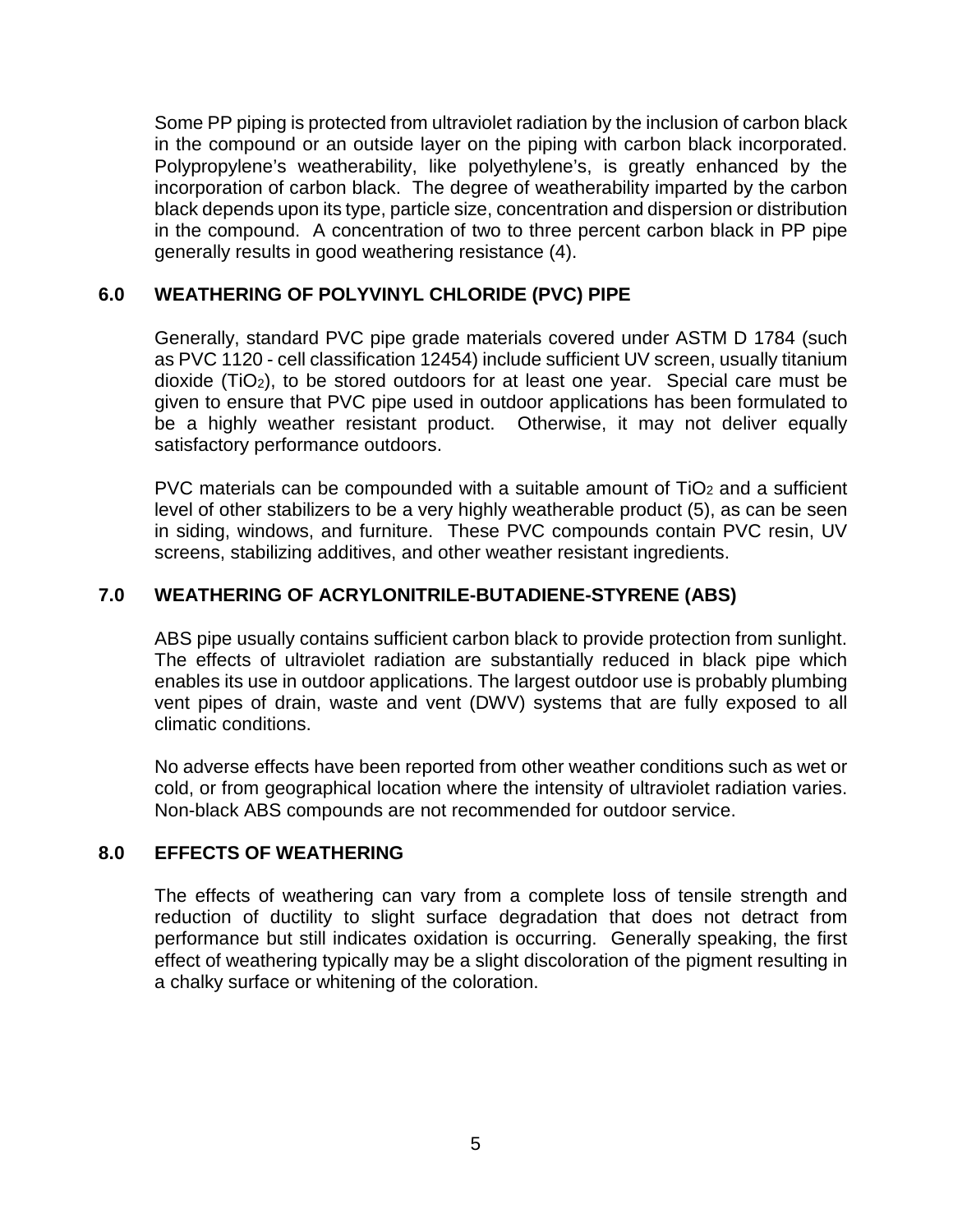Thermoplastic compounds that have been adversely affected by weathering are expected to exhibit a reduction in tensile strength and ductility. In all cases, surface degradation must be removed in order to allow the plastic compound to be heat fused or solvent bonded. The pipe and fitting manufacturer's recommended heat fusing or bonding procedures should be consulted.

#### **9.0 DESIGN CONSIDERATIONS**

The following statements on weathering characteristics of plastic piping compounds may be used for guidance on piping systems utilizing these materials. The weathering statements are appropriate for piping systems that have been designed to withstand the UV radiation, increased temperatures and other environmental conditions encountered in specific applications.

The service life of thermoplastic pipe exposed simultaneously to weathering and external stresses may be greatly reduced by acceleration of chemical and physical changes (6, 7). For example, unstressed control specimens of various polyethylene compounds required considerably longer time to show signs of degradation from natural ultraviolet light than did specimens exposed in the form of bent strips subjected to high stresses (8, 9).

#### **10.0 NATURAL WEATHERING**

Most natural weathering studies are conducted in accordance with ASTM D1435, "Standard Practice for Outdoor Weathering of Plastics" (10). The intensity of solar radiation, of course, varies widely with the geographical location and time of year. (One year's exposure in New Jersey, for example, does not give the same degree of aging as a year's exposure in Florida or Arizona). A month's exposure in July or August at any location is not the same as a month's exposure during December or January. Even at one location, the variation in solar radiation from year to year can be as great as the total radiation for a whole month. Therefore, even a year as a unit for timing exposure is variable and cannot be used for direct comparison of samples, unless they were exposed during the same period.

However, data and case histories from severe locations, where radiation is intense, enable users to properly design for applications at less severe locations. Change in tensile properties, color change, brittleness temperature and other significant properties are commonly used as criteria.

#### **11.0 ACCELERATED WEATHERING TESTING**

A number of devices are used to simulate outdoor exposure. These devices employ mercury sunlamps, carbon arcs, xenon arcs or a combined fluorescent sunlampblack light. ASTM Standard Practices D4329 (11), D1499 (12) and D2565 (13) cover the latter three, respectively.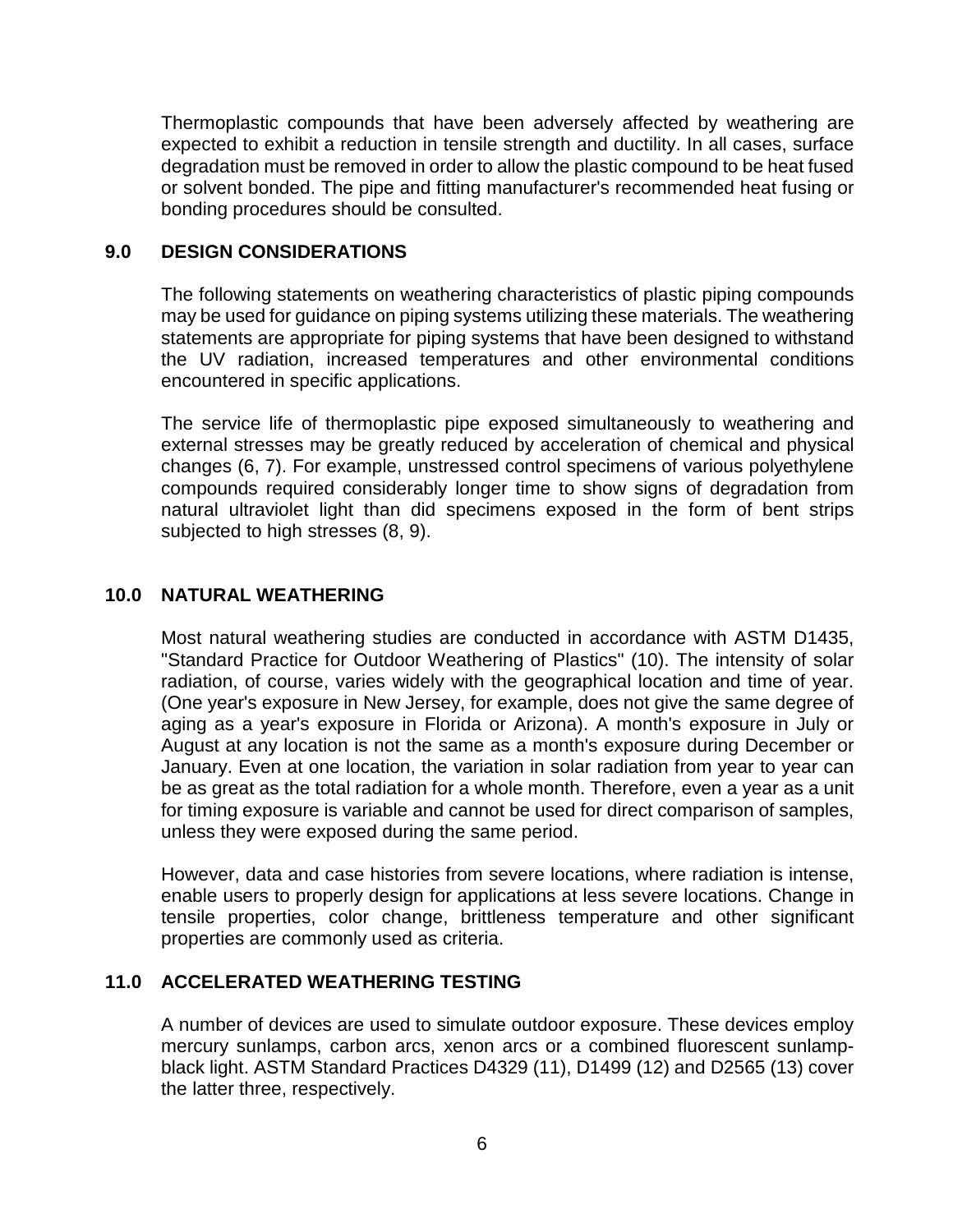None of these tests can be absolutely correlated with outdoor exposure. The reasons for this lack of correlation include:

- 1. The extreme variations in outdoor environment.
- 2. The radiation spectrum does not exactly duplicate the solar spectrum.
- 3. Temperatures and temperature ranges differ from outdoor conditions.
- 4. Humidity differences.
- 5. Other Environmental factors, like exposure to pollution or salt.

However, in spite of this lack of perfect correlation with outdoor exposure, accelerated testing is a very useful tool for comparing the relative aging resistance of materials and for quick screening to identify materials that have a poor resistance. The same criteria of change in properties and appearance used to evaluate natural weathering are used for accelerated tests.

A very reliable index of weather resistance is provided by intensified natural sunlight testing stations. These test stations use an equatorial mount that follows the sun and also concentrates the sun's rays by a battery of mirrors. The sun's spectrum is used and the accompanying heat generated is controlled with air and water streams. Results are obtained in approximately one seventh of the time required in natural exposure. Reference numbers 14, 15, 16, 17 in Section 12.0 may be consulted for further information on this subject.

#### **12.0 SUMMARY**

In summary, the effects of weathering on thermoplastic piping systems is a well understood phenomenon that has been studied extensively. Therefore, performance limitations can be addressed and potential failure can be avoided. Consulting the appropriate manufacturer can help resolve or clarify any design or exposure limitations and expectations. The UV radiation and potential temperature effects on weathering of various thermoplastic piping systems can be controlled and minimized by properly selecting suitable manufacturing material and the final product cell classifications to achieve a high degree of confidence in the understanding of the performance expectations of these various thermoplastics.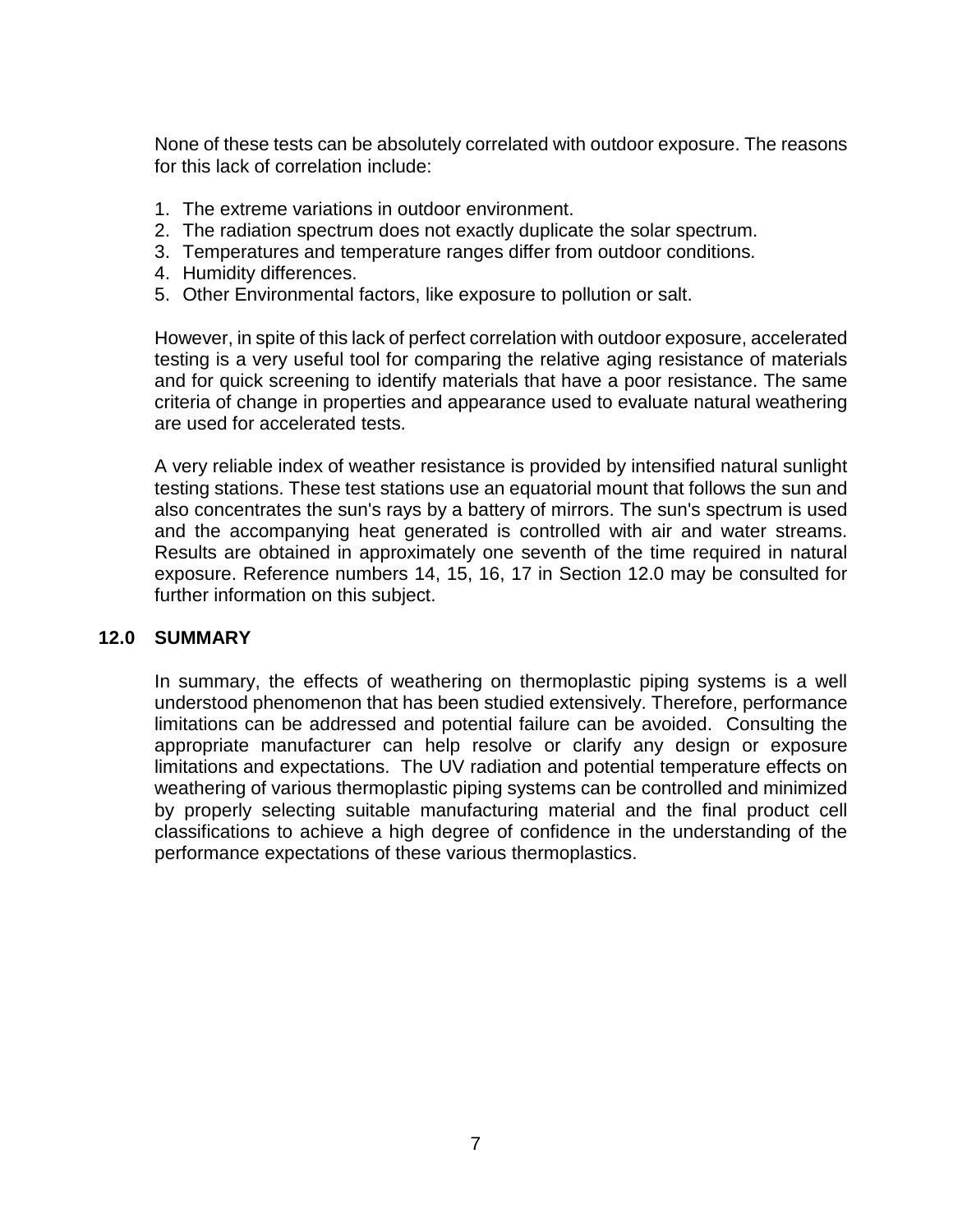# **FIGURE 1**

$$
-[-CH2-CH2-]n-
$$
  
**Polyethylene**

$$
-\left[-CH_2-CH~(CH_3)-\right]_n-
$$
  
**Polypropylene**

$$
-[-CH2-CH (CL )-]n-
$$
  
Polyvinyl chloride

$$
-\left[-CH_2-CH\left(C_6H_5\right)-\right]_n-
$$
  
**Polystyrene**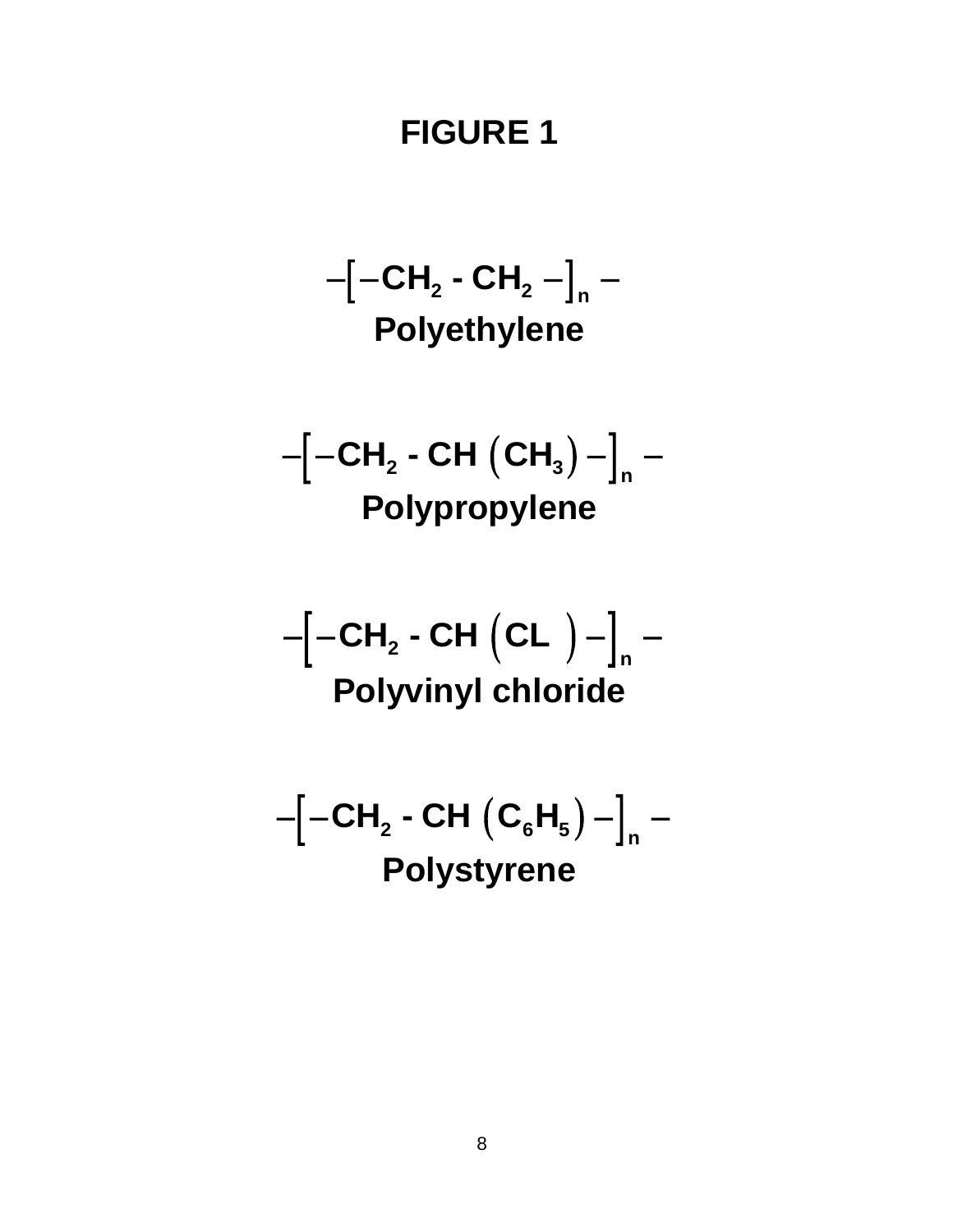#### **13.0 REFERENCES**

- 1. Gilroy, H. M., "Polyolefin Longevity for Telephone Service," ANTEC '85, pp. 258- 260.
- 2. Whitney, Lynn, C., "Specifying Carbon Blacks for UV Light Protection," Plastics Engineering, (December 1988), pp. 29-33.
- 3. Wallder, V. T., Clarker, W. J., DeCoste, J. B., and J. B. Howard, "Weathering Studies on Polyethylene," Industrial and Engineering Chemistrv Vol 42, No. 11, pp. 2320-2325.
- 4. Handbook of PE Pipe, Plastics Pipe Institute, Washington, DC, 1976.
- 5. Houle, J., "UV Exposure Has No Practical Effect on PVC Pipe", March 20, 2013. PVCPIPE Technical Blog. https://www.uni-bell.org/blogs/technical-blog/uvexposure-has-no-practical-effect-pvc-pipe
- 6. Quackenbos, H. M. and Samuels, H., "Practical Problems for Predicting Weathering Performance," Modern Plastics Vol. 44, No. 8, (April 1967), p. 143.
- 7. Gary, V. E. and Cadoff, B. C., "Experimental Techniques for the Evaluation of the Effects of Weathering on Plastics," Modem Plastics, Vol. 44, No. 8 (April 1967), p. 219.
- 8. Kaufman, F. S., Jr., "Evaluating Weathering of High Density PE," Modern Plastics, Vol. 44, No. 8 (April 1967), p. 146.
- 9. Newland, G. C. and Tamblyn, J. W., "Weathering of Polyolefins Under Stress," Polvmer and Engineering Science (July 1965), pp. 148-151.
- 10. ASTM D 1435-94, "Standard Practice for Outdoor Weathering of Plastics," American Society for Testing and Materials, Philadelphia, PA, 1985.
- 11. ASTM D 4329-92, "Standard Practices for Operating Light and Water Apparatus (Fluorescent UV and Condensation Type) for Exposure of Plastics," American Society for Testing and Materials, Philadelphia, PA, 1984.
- 12. ASTM D 1499-92a, "Standard Practice for Operating Light and Water Exposure Apparatus (Carbon-Arc Type) for Exposure of Plastics," American Society for Testing and Materials, Philadelphia, PA, 1984.
- 13. ASTM D 2565-92a, "Standard Practice for Operating Xenon ArcType Light Exposure Apparatus With and Without Water for Exposure of Plastics," American Society for Testing and Materials, Philadelphia, PA, 1988.